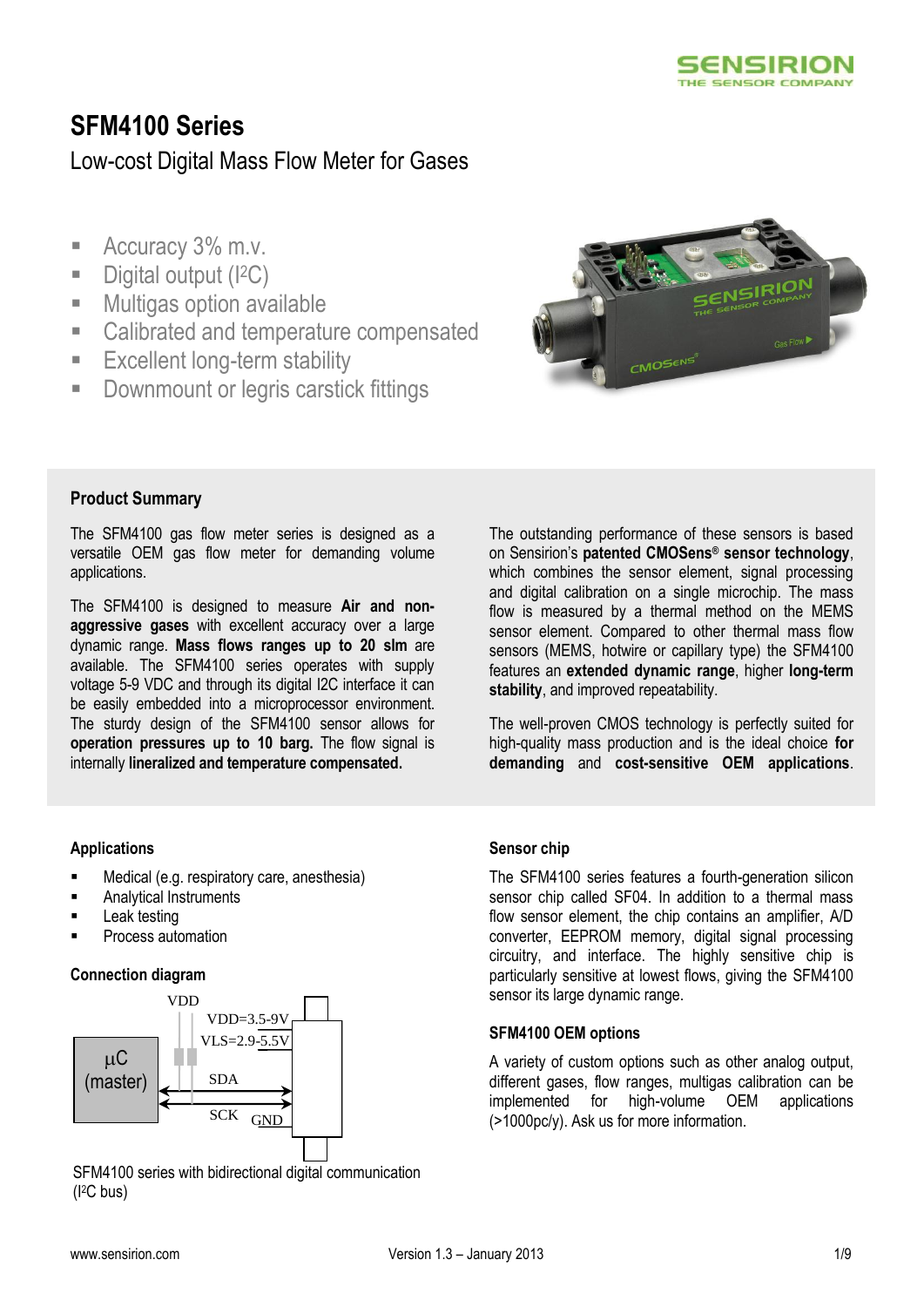

## **1. Sensor Performance**

#### **1.1 Physical specifications**

| Parameter <sup>1</sup>                         | <b>SFM4100</b>                                                                                                           |  |  |
|------------------------------------------------|--------------------------------------------------------------------------------------------------------------------------|--|--|
| Measurement range                              | $0 - 20$ slm <sup>2</sup>                                                                                                |  |  |
| Calibration available                          | Air, N <sub>2</sub> , O <sub>2</sub> , N <sub>2</sub> O, Ar or CO <sub>2</sub>                                           |  |  |
| Resolution                                     | 12 bits preset<br>(for 9-16 bits see documentation)                                                                      |  |  |
| Zero point accuracy <sup>3,4</sup>             | $0.03$ slm                                                                                                               |  |  |
| Accuracy <sup>3,4</sup>                        | 0.15% of full scale or 3% of reading,<br>whichever is bigger                                                             |  |  |
| Span repeatability                             | 0.25% of reading or 5 sccm whichever<br>is bigger                                                                        |  |  |
| Offset shift due to<br>temperature variation   | 2 sccm $/$ °C                                                                                                            |  |  |
| Span shift due to<br>temperature variation     | < 0.1% of reading per °C                                                                                                 |  |  |
| Offset stability                               | < 0.01 slm/year                                                                                                          |  |  |
| Pressure drop at full<br>flow                  | <25mbar                                                                                                                  |  |  |
| Response time                                  | 4.6 ms @ 12-bit resolution<br>(See documentation for response times with<br>other resolutions, e.g. 1.3 ms with 10 bits) |  |  |
| Warm-up time for first<br>reliable measurement | Max. 500ms<br>in general 50 ms                                                                                           |  |  |

<sup>1</sup> Unless otherwise noted, all sensor specifications are at 23°C and absolute pressure  $= 4.8$  bar.

<sup>2</sup> Reference conditions for standard liters per minute slm: 20°C, 1013mbar; sccm denotes standard cubic centimeters per minute

<sup>3</sup> includes repeatability and hysteresis.

<sup>4</sup> The zero-point accuracy and span accuracy are independent uncertainties and add according to the principles of error propagation.

### **1.2 Ambient conditions**

| Parameter                                 | SFM4100 Series                                    |
|-------------------------------------------|---------------------------------------------------|
| Media compatibility <sup>5</sup>          | Noncorrosive gases and gas<br>mixtures            |
| Limited media compatibility               | corrosive Gases <sup>6</sup>                      |
| Calibrated temperature range <sup>5</sup> | $0 °C$ to +50 $°C$                                |
| Operating temperature                     | $-20$ °C to $+80$ °C                              |
| Storage temperature <sup>5</sup>          | -40 °C to +80 °C                                  |
| <b>Operating Pressure Range</b>           | 0-6 bar gauge                                     |
| Position sensitivity                      | Use flow horizontally, electronic<br>connector up |

<sup>5</sup> Contact Sensirion for information about other gases, wider calibrated temperature ranges and higher storage temperatures.

<sup>6</sup> For a limited time period, depending on chemical. Not recommended.

#### **1.3 Materials**

| Parameter        | SFM4100 Series                                                                                                                                                                  |  |  |
|------------------|---------------------------------------------------------------------------------------------------------------------------------------------------------------------------------|--|--|
| Wetted materials | Si, Si <sub>3</sub> N <sub>4</sub> , SiOx, Gold, Viton <sup>®</sup> , Epoxy, PA-<br>12, Stainless Steel, Nickel Plated Brass,<br>Nylon, Nitrile, coated Aluminium,<br>Oxygenoex |  |  |
| <b>RoHS</b>      | fully RoHS compliant                                                                                                                                                            |  |  |

## **2. Electrical Specifications**

### **2.1 Power supply**

The SFM4100 series sensors require a supply voltage (VDD) between 3.5V and 9 V. For the power supply of the level shifter (VLS) a voltage between 2.9V and 5.5V is required. Please be aware that the VLS must be the same as the voltage of SCK.

#### <span id="page-1-0"></span>**2.2 Electrical characteristics**

| Parameter                                      | <b>SFM4100</b>                                                                                                  |  |  |
|------------------------------------------------|-----------------------------------------------------------------------------------------------------------------|--|--|
| Supply voltage                                 | $3.5 - 9.0$ VDD                                                                                                 |  |  |
| Level Shifter Supply <sup>7</sup>              | 2.9 - 5.5 VLS                                                                                                   |  |  |
| Current drain                                  | < 12.5 mA typical in operation                                                                                  |  |  |
| Interface                                      | Digital 2-wire interface (I <sup>2</sup> C)                                                                     |  |  |
| Bus clock frequency                            | SCL: 100 kHz typical                                                                                            |  |  |
| Default <sup>2</sup> C address<br>per gas type | 1(0000001)<br>Air:<br>2 (0000010)<br>O2:<br>3 (0000011)<br>$CO2$ :<br>4 (0000100)<br>N2O:<br>5 (0000101)<br>Ar: |  |  |
| Flow output signal                             | Flow in sccm = value received $*$ 1<br>Flow in slm = value received / 1000                                      |  |  |

 $\frac{7}{7}$  Same voltage as the communication level of the  $\mu$ P is required.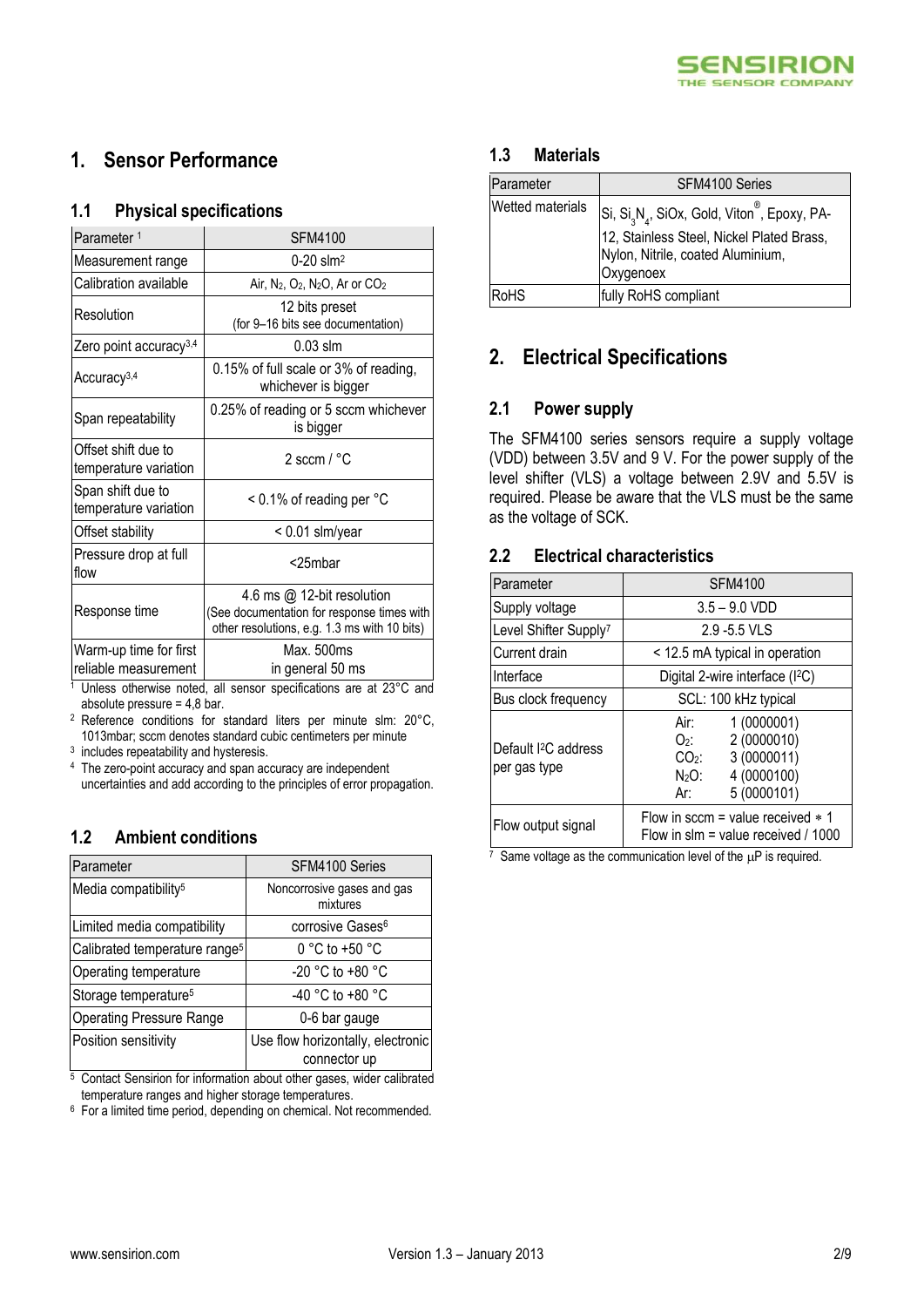## **3. Interface Specifications**

The serial interface of the SFM4100 series is optimized in terms of sensor readout and power consumption. It is compatible with I2C interfaces. For detailed specifications of the I2C protocol, see *The I2C Bus Specification*, Version 2.1, January 2000 (source: NXP).

[\(www.nxp.com/products/interface\\_control/i2c\)](http://www.nxp.com/products/interface_control/i2c)

#### **3.1 Interface connection – external components**

Bi-directional bus lines are implemented by the devices (master and slave) using open-drain output stages and a pull-up resistor connected to the positive supply voltage.

The recommended pull-up resistor value depends on the system setup (capacitance of the circuit or cable and bus clock frequency). In most cases,  $10$  kΩ is a reasonable choice.

The capacitive loads on SDA and SCL line have to be the same. It is important to avoid asymmetric capacitive loads.



#### **3.2 I <sup>2</sup>C Address**

The I2C address consists of a 7-digit binary value. By default, the I2C address of the SFM4100 is gas specific (see chapter 2.2). The address is always followed by a write bit (0) or read bit (1).

#### <span id="page-2-0"></span>**3.3 Transfer sequences**

**Transmission START Condition (S):** The START condition is a unique situation on the bus created by the master, indicating to the slaves the beginning of a transmission sequence (the bus is considered busy after a START).



**Transmission STOP Condition (P):** The STOP condition is a unique situation on the bus created by the master, indicating to the slaves the end of a transmission sequence (the bus is considered free after a STOP).



**Acknowledge (ACK) / Not Acknowledge (NACK):** Each byte (8 bits) transmitted over the I2C bus is followed by an acknowledge condition from the receiver. This means that after the master pulls SCL low to complete the transmission of the 8th bit, SDA will be pulled low by the receiver during the 9th bit time. If after transmission of the 8th bit the receiver does not pull the SDA line low, this is considered to be a NACK condition.

If an ACK is missing during a slave to master transmission, the slave aborts the transmission and goes into idle mode.



**Handshake procedure (Hold Master):** In a master-slave system, the master dictates when the slaves will receive or transmit data. However, in some situations a slave device may need time to store received data or prepare data to be transmitted. Therefore, a handshake procedure is required to allow the slave to indicate termination of internal processing.



After the SCL pulse for the acknowledge signal, the SFM4100 series sensor (slave) can pull down the SCL line to force the master into a wait state. By releasing the SCL line, the sensor indicates that its internal processing is completed and transmission can resume. (The bold lines indicate that the sensor controls the SDA/SCL lines.)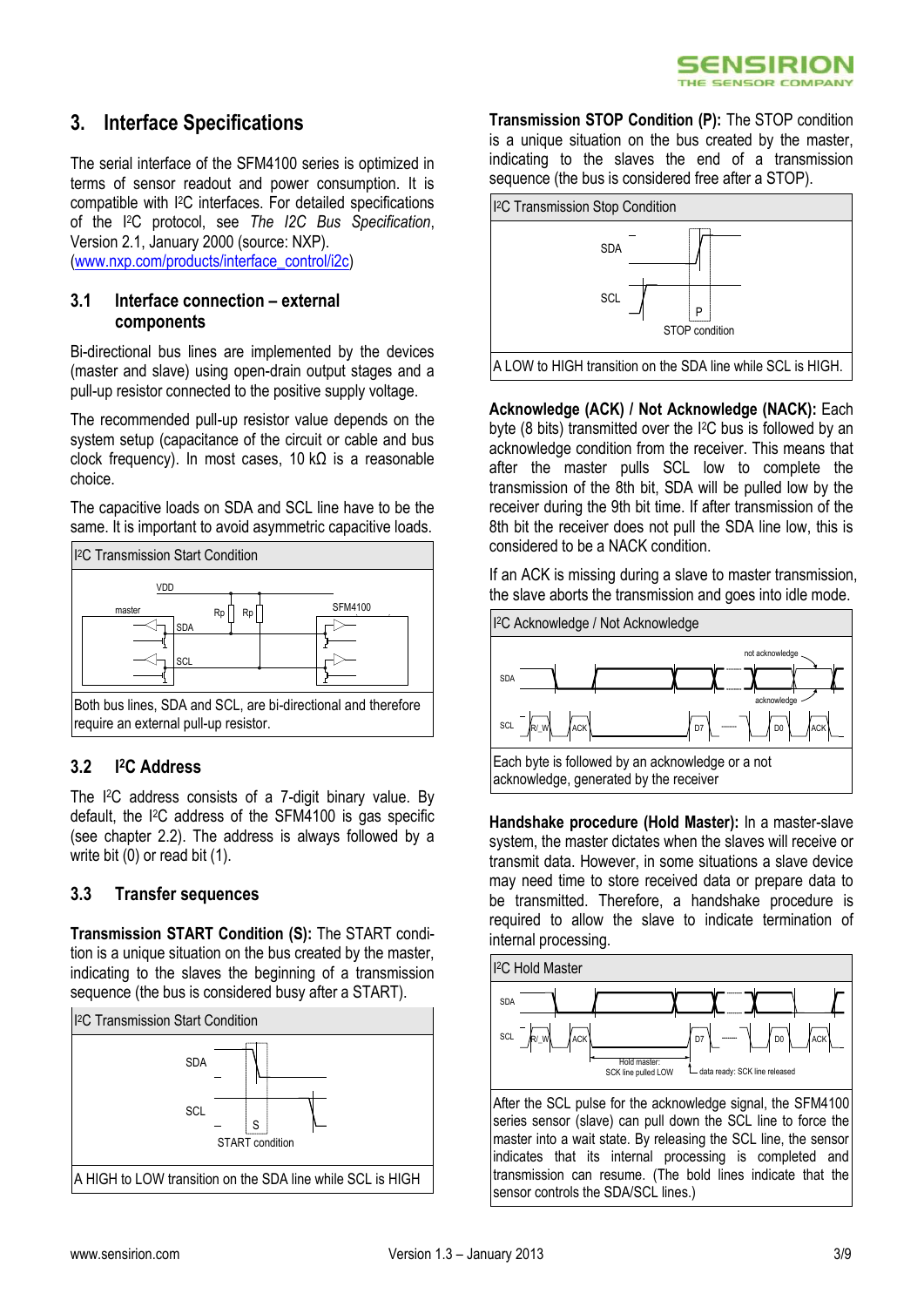### **3.4 Data transfer format**

Data is transferred in byte packets in the I<sup>2</sup>C protocol, which means in 8-bit frames. Each byte is followed by an acknowledge bit. Data is transferred with the most significant bit (MSB) first.

A data transfer sequence is initiated by the master generating the Start condition (S) and sending a header byte. The I2C header consists of the 7-bit I2C device address and the data direction bit (R/\_W).

The value of the R/ W bit in the header determines the data direction for the rest of the data transfer sequence. If  $R/M = 0$  (WRITE) the direction remains master-to-slave, while if  $R/W = 1$  (READ) the direction changes to slaveto-master after the header byte.

## **4. Command Set and Data Transfer Sequences**

A command is represented by an 8-bit command code. The data direction may not change after the command byte, since the R/ W bit of the preceding I<sup>2</sup>C header has already determined the direction to be master-to-slave. In order to execute commands in Read mode using I2C, the following principle is used. On successful (acknowledged) receipt of a command byte, the sensor stores the command nibble internally. The Read mode of this command is then invoked by initiating an I2C data transfer sequence with  $R/M = 1$ .

If a correctly addressed sensor recognizes a valid command and access to this command is granted, it responds by pulling down the SDA line during the subsequent SCL pulse for the acknowledge signal (ACK). Otherwise it leaves the SDA line unasserted (NACK).

The two most important commands are described in this data sheet, and the data transfer sequences are specified. Contact Sensirion for advanced sensor options.

#### **4.1 Measurement triggering**

Each individual measurement is triggered by a separate read operation.

Note that two transfer sequences are needed to perform a measurement. First write command byte hF1 (trigger measurement) to the sensor, and then execute a read operation to trigger the measurement and retrieve the flow or differential pressure information.

On receipt of a header with R/ W=1, the sensor generates the Hold Master condition on the bus until the first measurement is completed (see Section [3.3](#page-2-0) for timing). After the Hold Master condition is released, the master can read the result as two consecutive bytes. A CRC byte follows if the master continues clocking the SCL line after

the second result byte. The sensor checks whether the master sends an acknowledge after each byte and aborts the transmission if it does not.



### **4.2 Soft reset**

This forces a sensor reset without switching the power off and on again. On receipt of this command, the sensor reinitializes the control/status register contents from the EEPROM and starts operating according to these settings.



### **4.3 CRC-8 Redundant Data Transmission**

Cyclic redundancy checking (CRC) is a popular technique used for error detection in data transmission. The transmitter appends an n-bit checksum to the actual data sequence. The checksum holds redundant information about the data sequence and allows the receiver to detect transmission errors. The computed checksum can be regarded as the remainder of a polynomial division, where the dividend is the binary polynomial defined by the data sequence and the divisor is a "generator polynomial".

The SF04 sensor implements the CRC-8 standard based on the generator polynomial

 $x^8 + x^5 + x^4 + 1$ .

Note that CRC protection is only used for date transmitted from the slave to the master.

For details regarding cyclic redundancy checking, please refer to the relevant literature.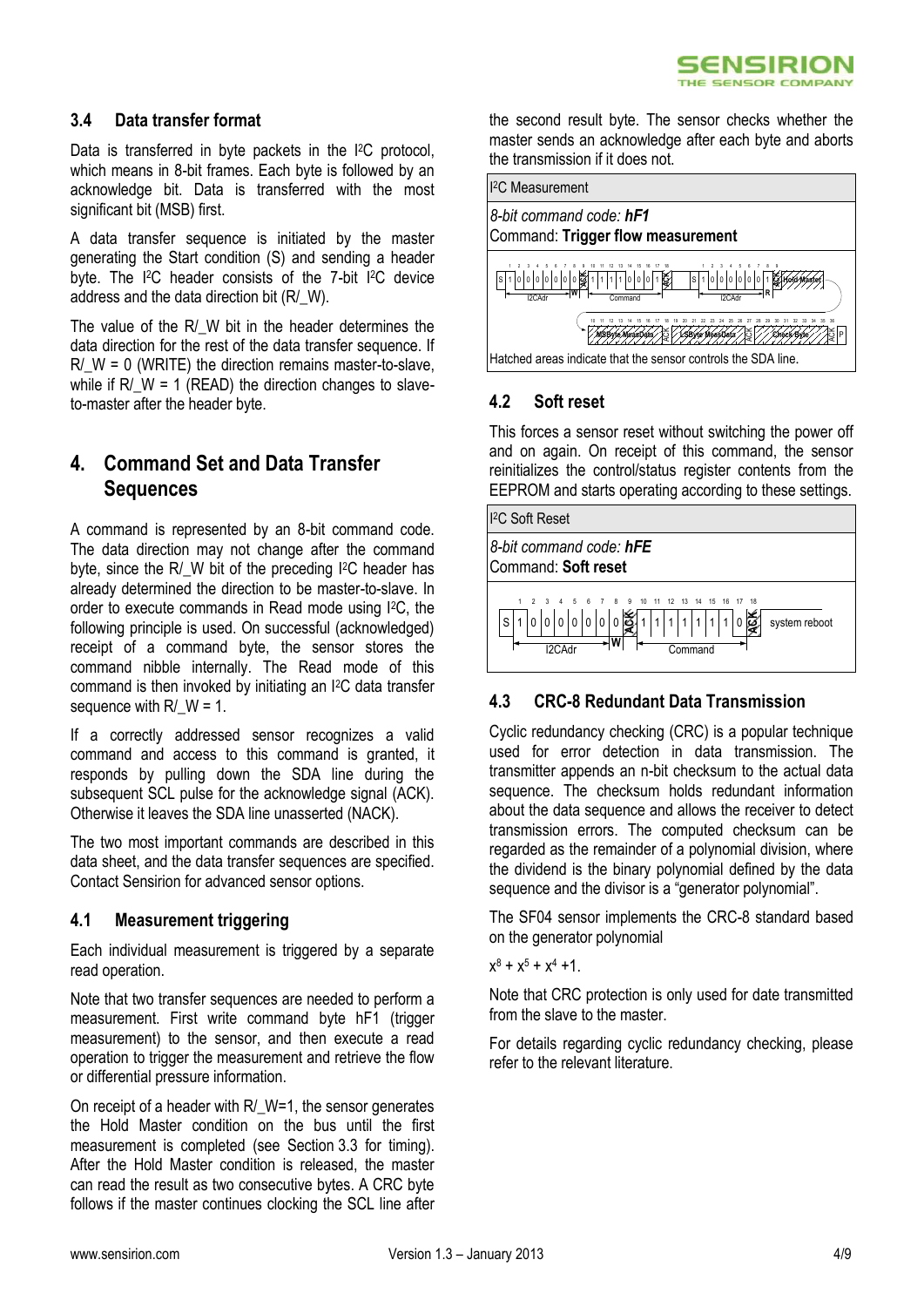

## **5. Conversion to Physical Values**

#### **5.1 Signal scaling and physical unit**

The calibrated signal read from the sensor is a signed INTEGER number (two's complement number). The INTEGER value can be converted to the physical value by dividing it by the scale factor (mass flow = sensor output  $\div$ scale factor). The scale factor is specified in Section [2.2.](#page-1-0)

#### **5.2 Temperature compensation**

The SFM4100 sensor series features digital temperature compensation. The temperature is measured on the CMOSens® chip by an on-chip temperature sensor. This data is fed to a compensation circuit that is also integrated on the CMOSens® sensor chip. No external temperature compensation is necessary.

### **6. OEM Options**

A variety of custom options can potentially be implemented for high-volume OEM applications. *None of these options is available with the standard sensors.* Contact Sensirion for more information.

#### **6.1 Switch function**

A switch version with a programmable trigger level and programmable hysteresis can be realized.

#### **6.2 Temperature measurement**

The sensor temperature can be read out via the digital interface.

#### **6.3 Minimized power consumption**

For low-power applications, the current consumption can be reduced to approximately 3.5mA.

#### **6.4 Broken sensor element detection**

Breakage of the sensor element can be detected by a sensor chip self-test.

#### **6.5 Plausibility checks**

An OEM version of the sensor can be configured to provide certain plausibility checks triggered by a microprocessor. This can be used to create a combined sensor/microprocessor system that can be certified as fail-safe.

#### **6.6 Multigas / Multirange Option**

The Sensor can be calibrated for the use with multiple Gases and/or for multiple flow ranges.

#### **6.7 Gas Mixture Detection**

In combination with a external microprocessor the Sensor can be used to also asses the concentration of many two gas mixtures. This feature can be made available for high volume applications. Please contact Sensirion for details.

#### **6.8 Customer-specific interface**

For analog voltage output, please contact Sensirion.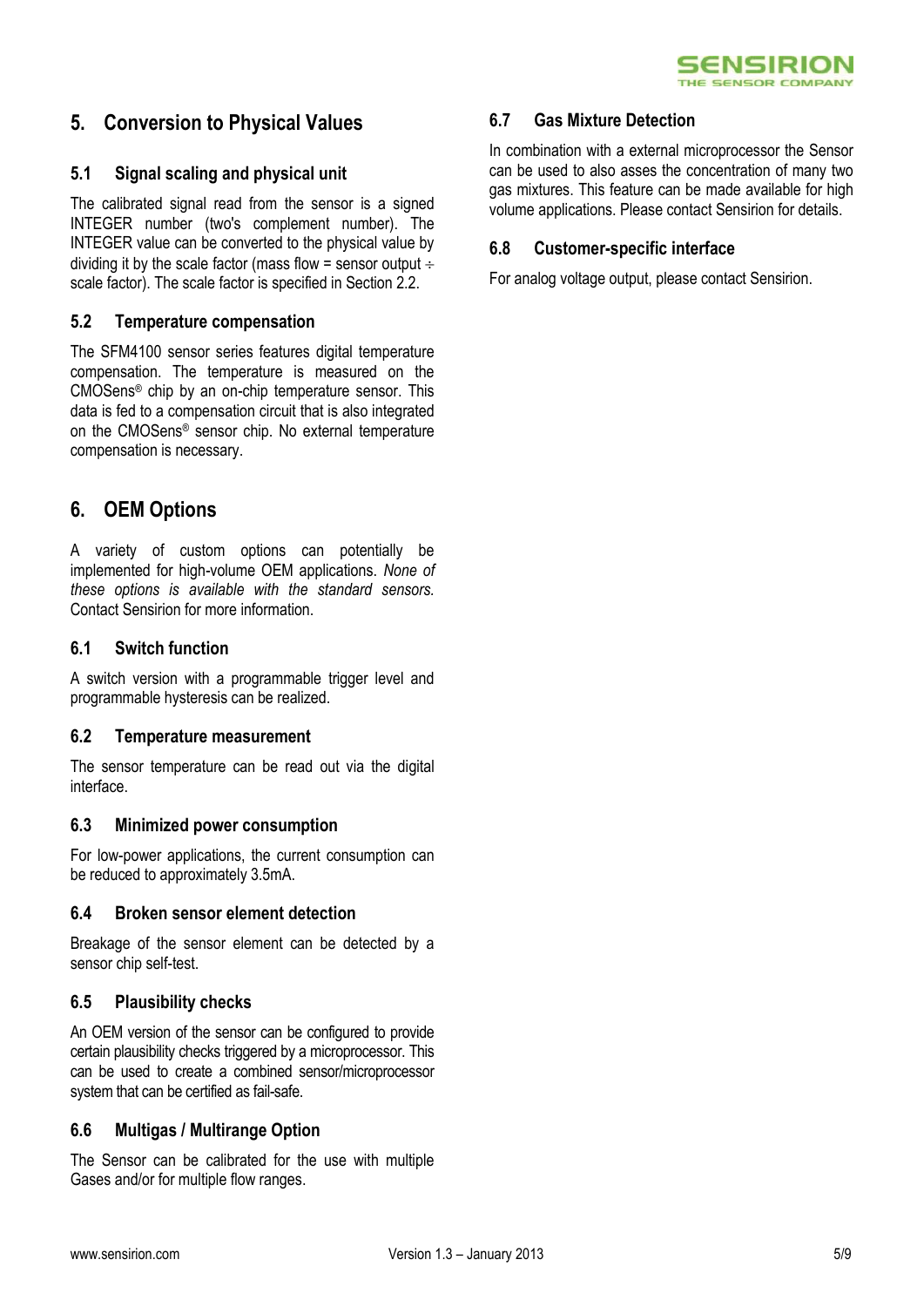

## **7. Mechanical Specifications**

#### **7.1 Mechanical concept**

The SFM4100 Series is designed for both through-hole technology hand-soldered to a PCB or downmount configuration for mounting on the manifold.

For mounting on a basis plate 4 screw holes ( $\varnothing$ =3.42mm) are available (see Figure 1: position 0/0).

The flow connection is realized with Legris carstick 6mm quick connectors, and thus standard-size plastic tubes (OD 6 mm) are best used.

#### **7.2 Mechanical characteristics**

| Parameter                 |                                                           |  |  |
|---------------------------|-----------------------------------------------------------|--|--|
| Flow connector            | Legris Carstick 6mm / Downmount                           |  |  |
| Electrical connector      | E-Tec: SL2-008-SH108/01-55B or<br>Samtec: HTSW-104-07-6.D |  |  |
| Allowable<br>overpressure | 10 bar                                                    |  |  |
| Rated burst pressure      | $> 20$ bar                                                |  |  |
| Weight                    | <60 g                                                     |  |  |

#### **7.3 SFM4100 – Physical Dimensions**

Figure 1: Straight-through flow channel geometry (all dimensions are in mm)







Figure 2: Downmount version with 90° angle (all dimensions are  $in \overline{mm}$ )







SENSIRION

**7.4 Pin Layout**

14.61



Figure 3: Pin Layout SFM4100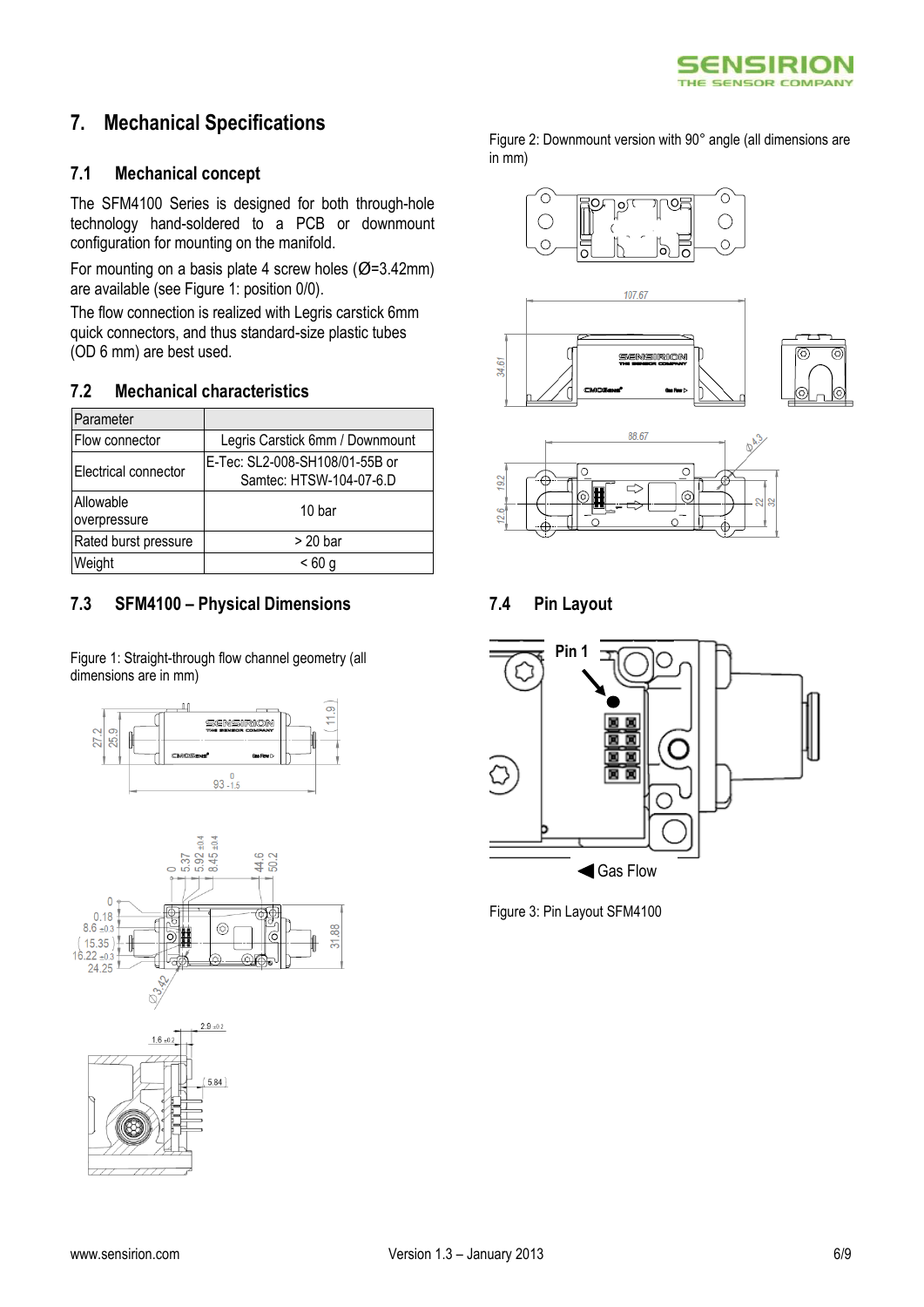### **7.5 Pin assignments**



Figure 4: Digital output pin assignments (top view)

| Pin Number       | Definition                                     |  |
|------------------|------------------------------------------------|--|
| Pin 1            | Sensor Supply voltage<br>VDD: 3.5-9 V          |  |
| Pin 2            | Not connected                                  |  |
| Pin 3            | Level shifter supply voltage<br>VLS: 2.9-5.5 V |  |
| Pin 4            | <b>GND</b>                                     |  |
| Pin 5            | <b>Bus Clock Line</b><br>SCL: 10-120 kHz       |  |
| Pin <sub>6</sub> | <b>GND</b>                                     |  |
| Pin 7            | Data Line / SCK                                |  |
| Pin 8            | GND                                            |  |

### **7.6 Electrical Connection**

The SFM4100 Sensor has a 8 pin 2.54 mm pitch electrical connector (E-Tec: SL2-008-SH108/01-55B).

The following connectors can be used as corresponding sockets :

*for direct PCB mounting of the SFM4100* Through Hole: Digikey: S7107-ND SMD: Digikey: S5713-ND

*with ribbon cable connector* Digikey: 609-3568-ND Mouser: 649-71600-008LF

*corresponding ribbon cable* Mouser: 517-3365/08-300SF Farnell: 9187111

The cable length from the sensor to the microprocessor is recommended to be below 30 cm. In case longer cable length is required, please contact Sensirion.

#### **7.7 Sensor handling**

The sensors of the SFM4100 series are designed to be robust and vibration resistant. Nevertheless, the accuracy of the high-precision SFM4100 series can be degraded by rough handling. Sensirion does not guarantee proper operation in case of improper handling. **Note:** avoid

applying any mechanical stress to the solder joints of the sensor during or as a result of PCB assembly.

The sensor ships in an antistatic package to prevent electrostatic discharge (ESD), which can damage the part. To avoid such damage, ground yourself using a grounding strap or by touching a grounded object. Furthermore store the parts in the antistatic package when not in use.

#### **7.8 Packaging, Labeling**

**Housing:** The sensor housing consists of Grillamid (PA12). The device is fully RoHS compliant – it is free of Pb, Cd, Hg, Cr(6+), PBB and PBDE.

Each sensor is labelled on the front side:

**Traceability Information:** SFM4xxx are shipped in trays of 10pcs with 4 trays per box. The tray dimension is 355mm x 255mm x 21.5mm. Each Sensor is traceable through its unique serial number.



Figure 5: Label sticking on each sensor

## **8. Ordering Information**

Use the part names and item numbers shown in the following table when ordering SFM4100 series mass flow sensors. For the latest product information and local distributors, visi[t www.sensirion.com.](http://www.sensirion.com/)

| Part name      | Gas                 | Calibrated<br>range | Item number |             |
|----------------|---------------------|---------------------|-------------|-------------|
|                |                     |                     | Legris      | Downmount   |
| <b>SFM4100</b> | Air; N <sub>2</sub> | $0-20$ slm          | 1-100688-02 | 1-100890-02 |
| <b>SFM4100</b> | O <sub>2</sub>      | $0-20$ slm          | 1-100686-02 | 1-100888-02 |
| <b>SFM4100</b> | CO <sub>2</sub>     | $0-20$ slm          | 1-100687-02 | 1-100889-02 |
| <b>SFM4100</b> | N <sub>2</sub> O    | $0-20$ slm          | 1-100684-02 | 1-100886-02 |
| <b>SFM4100</b> | Ar                  | $0-20$ slm          | 1-100685-02 | 1-100887-02 |
| SFM7xxx        | OEM                 | <b>OEM</b>          | tbd         |             |

Packaging units: 10 items/tray and 40 items/box.

MOQ: 1 box = 40 Sensors of the same type.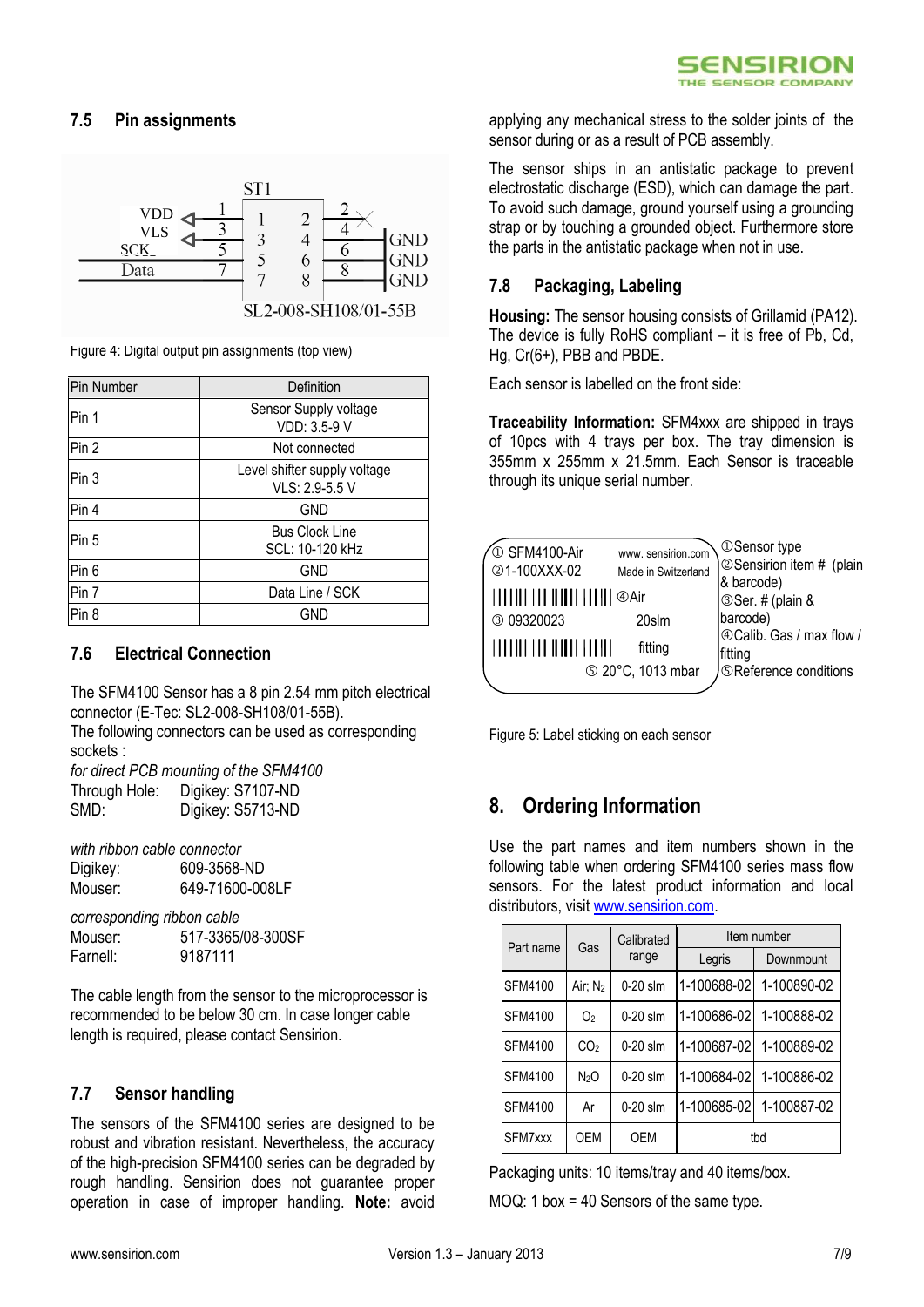

### **9. Safety Precautions**

Do not use this product as safety or emergency stop device or in any other application where failure of the product could result in personal injury. Failure to comply with these instructions could result in death or serious injury.

### **10. Revision history**

| Date           |      | Version Changes                                                                        |
|----------------|------|----------------------------------------------------------------------------------------|
| September 2009 | V1.0 | Initial release                                                                        |
| June 2010      | V1.1 | Correction of I2C address                                                              |
| September 2010 | V1.2 | Several corrections                                                                    |
| January 2013   | V1.3 | Item number update, manifold version<br>added, improved accuracy, other<br>corrections |

### **Important Notices**

#### **Warning, personal injury**

**Do not use this product as safety or emergency stop devices or in any other application where failure of the product could result in personal injury (including death). Do not use this product for applications other than its intended and authorized use. Before installing, handling, using or servicing this product, please consult the datasheet and application notes. Failure to comply with these instructions could result in death or serious injury.**

If the Buyer shall purchase or use SENSIRION products for any unintended or unauthorized application, Buyer shall defend, indemnify and hold harmless SENSIRION and its officers, employees, subsidiaries, affiliates and distributors against all claims, costs, damages and expenses, and reasonable attorney fees arising out of, directly or indirectly, any claim of personal injury or death associated with such unintended or unauthorized use, even if SENSIRION shall be allegedly negligent with respect to the design or the manufacture of the product.

#### **ESD Precautions**

The inherent design of this component causes it to be sensitive to electrostatic discharge (ESD). To prevent ESD-induced damage and/or degradation, take customary and statutory ESD precautions when handling this product.

#### **Warranty**

SENSIRION warrants solely to the original purchaser of this product for a period of 12 months (one year) from the date of delivery that this product shall be of the quality, material and workmanship defined in SENSIRION's published specifications of the product. Within such period, if proven to be defective, SENSIRION shall repair and/or replace this product, in SENSIRION's discretion, free of charge to the Buyer, provided that:

- notice in writing describing the defects shall be given to SENSIRION within fourteen (14) days after their appearance;
- such defects shall be found, to SENSIRION's reasonable satisfaction, to have arisen from SENSIRION's faulty design, material, or workmanship;
- the defective product shall be returned to SENSIRION's factory at the Buyer's expense; and
- the warranty period for any repaired or replaced product shall be limited to the unexpired portion of the original period.

This warranty does not apply to any equipment which has not been installed and used within the specifications recommended by SENSIRION for the intended and proper use of the equipment.

EXCEPT FOR THE WARRANTIES EXPRESSLY SET FORTH HEREIN, SENSIRION MAKES NO WARRANTIES, EITHER EXPRESS OR IMPLIED, WITH RESPECT TO THE PRODUCT. ANY AND ALL WARRANTIES, INCLUDING WITHOUT LIMITATION, WARRANTIES OF MERCHANTABILITY OR FITNESS FOR A PARTICULAR PURPOSE, ARE EXPRESSLY EXCLUDED AND DECLINED.

SENSIRION is only liable for defects of this product arising under the conditions of operation provided for in the datasheet and proper use of the goods. SENSIRION explicitly disclaims all warranties, express or implied, for any period during which the goods are operated or stored not in accordance with the technical specifications.

SENSIRION does not assume any liability arising out of any application or use of any product or circuit and specifically disclaims any and all liability, including without limitation consequential or incidental damages. All operating parameters, including without limitation recommended parameters, must be validated for each customer's applications by customer's technical experts. Recommended parameters can and do vary in different applications.

SENSIRION reserves the right, without further notice, (i) to change the product specifications and/or the information in this document and (ii) to improve reliability, functions and design of this product.

Copyright© 2001-2009, SENSIRION. CMOSens® is a trademark of Sensirion All rights reserved

#### **RoHS and WEEE Statement**

The SFM4100 Series complies with requirements of the following directives:

- EU Directive 2002/96/EC on waste electrical and electronic equipment (WEEE), OJ13.02.2003; esp. its Article 6 (1) with Annex II.
- EU Directive 2002/95/EC on the restriction of the use of certain hazardous substances in electricaland electronic equipment (RoHS), OJ 13.02.2003; esp. its Article 4.